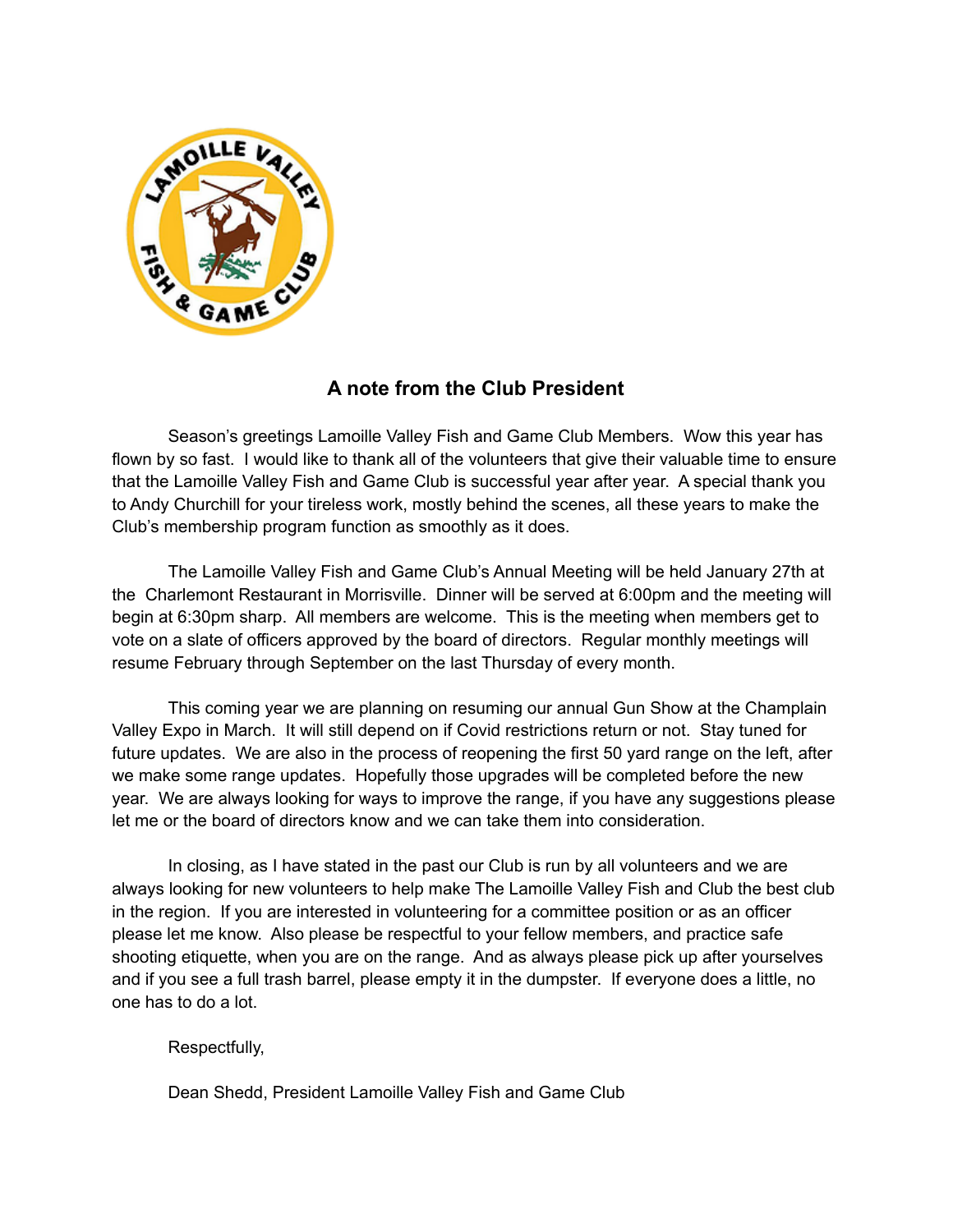### **2021 Memberships expire December 31st**

Just a reminder that memberships expire December 31 and gate cards will be deactivated. Renew before the end of the year to prevent your card from being deactivated.

## **Armed Woman of America (formally known as TWAW shooting Chapters)**

As you can see we have adopted a new trade name, Armed Woman of America (AWA). We are still a national non-profit organization under the legal name of TWAW Shooting Chapters Inc. Now we are DBA (Doing Business As): Armed Women of America.

The Lamoille Chapter of AWA focuses on firearm safety, hand guns, home/personal defense through scenarios, and intro to archery, shotgun and long guns. We are still providing wonderful volunteers for training and support to our fabulous members.

We are fortunate with the Fish and Game club to have some quality instructors who volunteer their time and expertise. Dave Joseph, Keith Ulrich, John Ruttenberg, Ray Konopka, Darcy Moon, Harland Blodgett, Scott Chapman, Randy Lopes and Sandy Lincoln. Thank you for a fantastic year!

Heather Ruttenberg and Jennifer Ward Parent

### **Vermont Federation of Sportsmen's Clubs News:**

We hope that you will consider coming to our March 12, 2022 Annual Fundraising Banquet. This year, the main event is a Calcutta Raffle with just 200 tickets available for purchase whether you can attend or not. The games of chance and a Youth Table for those 12 years old or younger will be held. Just let me know if you want an invitation that will be mailed or emailed out in January.

The VTFSC and Operation Game Thief will be at the 2022 Yankee Classic, Barre Gun Show and the LVF&G Club Shows. We hope that you attend one or more of these events and take part in the planned firearm raffles. Volunteers to help at the tables are welcomed. The VTFSC plans to hold their monthly meetings from January thru July as we follow the VT. Legislature and other critical issues to our rights to own and use firearms, and to hunt, fish and trap. Check out [www.VTFSC.com](http://www.vtfsc.com/) for information and to join as an individual.

Marcia Marble VTFSC Treasurer 802-888-3418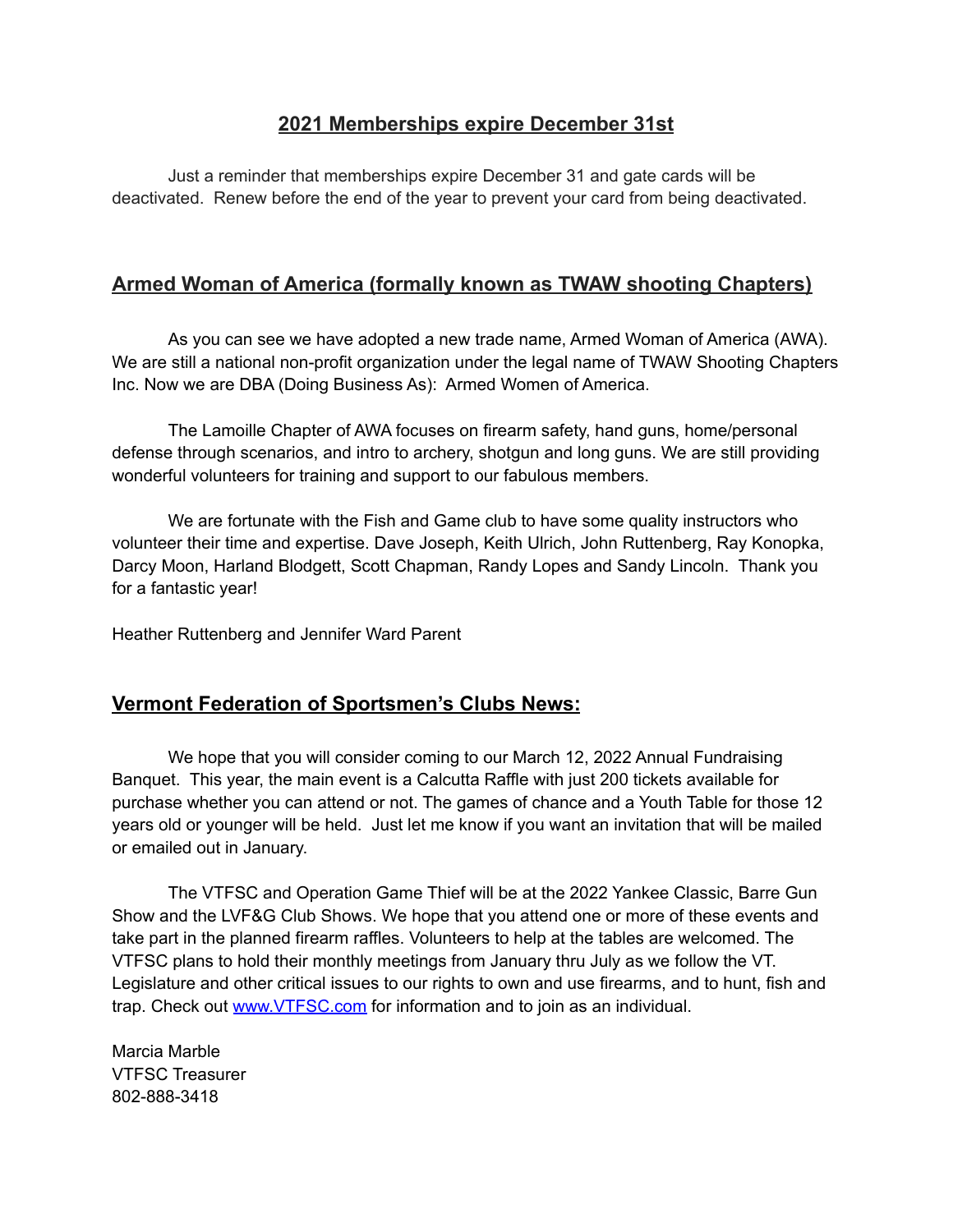#### **Muzzleloader News**

The LVFGC is home to an active community of muzzleloader shooters. There are many opportunities to shoot blackpowder throughout the year.

-The 2022 LVFGC Primitive Biathlon will be on Saturday and Sunday, January 29-30.

-The 2022 Vermont State Blackpowder Championship will be held on Saturday and Sunday, September 3-4.

There's something for everyone, whether you shoot flintlock, caplock, inline, smoothbore, or pistol. Check the Club Website as shoot dates approach for additional information.

Rick Reed

The muzzleloader club shoots will be a Black Powder Poker in March, always a lot of fun shooting at playing cards. April will be the woods walk with multiple choice targets. Both of these are for fun and can be won by anyone, not just the best shot. In March you have to be lucky to shoot a good hand (has been won by ace high). April has foolish questions to figure out the right target. The date for these has not been set yet so watch the club calendar.

In May we have the National Muzzle Loading Rifle Association Territorial. A four day shoot from May 19-22. Each state may hold a territorial championship competition. At the end of the summer the scores are taken from each state to determine the top ten in each aggregate in the nation. There are many aggregates (sets of 4 targets) to choose from. And different categories, sub-junior, junior, intermediate, ladies, flintlock, cap lock, inline, smoothbore, pistol, revolver.

We have people attending from all over New England and you meet the nicest people. If you are a beginner at muzzleloading the collection of knowledge and the people willing to share is priceless.

May 2022 will be the the19th year. This shoot could not have happened without the help and support of a lot of good people. Rick Reed always goes above and beyond with range officers and flipping burgers, Loretta Cruz, Marlene Fielder, the ladies from the Well-Armed Woman group always put in a lot of time with scoring targets and posting scores. There have also been club members Gus Elfer, Keth Ulrich and others who have stepped in to help where needed. Richard Fielder and others who come early in the week to get the range ready. Reg and Edna Anair, Rhonda Blodgett who come and label and staple targets together ahead of the shoot. There are also shooters from other states who will step in when needed. Jim Derda brought us into the modern age by using his computer and printer to tally the scores and keep track. When He died, I thought we would have to go back to pencil and paper to keep track, but